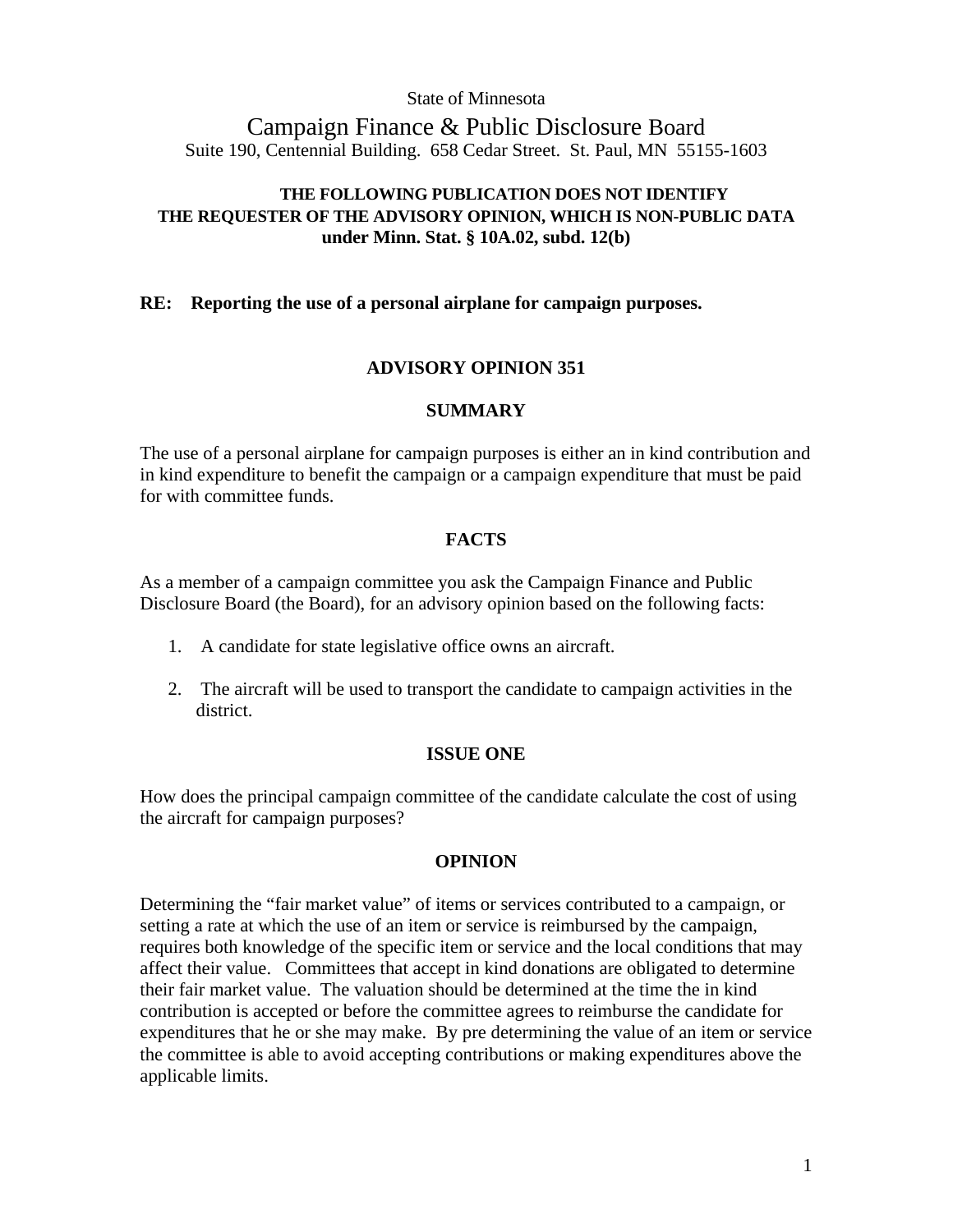A committee should be prepared to defend the fair market valuation it assigns to items and services if they are scrutinized by either the Board or an election opponent. The use of an airplane is a difficult item to value because variable factors such as maintenance costs and operating life of the equipment have to be included with more evident items, such as the cost of fuel, in order to determine fair market value. The Board lacks the expertise and information needed to provide a fair market value of the use of the airplane by the committee. A possible approach is to use the airplane manufacturer's estimated cost of operation per mile. If that information is not available the committee may wish to contact local aviation companies to find the per mile cost to lease either the same airplane or a comparable model.

#### **ISSUE TWO**

How does the principal campaign committee report the cost of using the aircraft for campaign purposes to the Board?

#### **OPINION**

If the candidate is donating the use of the airplane to the committee the cost of the campaign related travel is an in kind contribution to the principal campaign committee that applies to the candidate's overall contribution limit. If the value of the travel is in aggregate over \$100, the in kind contribution(s) must be itemized on periodic Reports of Receipts and Expenditures. Itemization of an in kind contribution must include the date of the contribution, and a description of the item donated to the campaign. If the use of the plane occurs over several dates each flight must be listed separately under the name of the candidate as the contributor. In kind contributions are considered consumed in the same reporting period in which they are received by Minn. Stat. § 10A.20, subd. **3,** (b). Therefore, the use of the airplane is also a campaign expenditure that counts against the candidate's campaign expenditure limit. The in kind expenditures are itemized for the same amount and purpose as provided in the schedule of receipts. **CHINION**<br> **CHINION**<br> **CHINION**<br> **CHINION**<br> **CHINION**<br> **CHINION**<br> **CHINION**<br> **CHINION**<br> **CHINION CHINION CONG TO THE CONGEND INTERFERENT CONGEND TO the properage over 5 100, the initial contribution (b) and in Kind contri** 

If the principal campaign committee is reimbursing the candidate for the use of the airplane then the value of the travel is listed on the schedule of campaign expenditures as a third-party reimbursement (Minn. Stat. §10A.20, subd. 13). If the value of the travel meets the \$100 threshold for itemization, the expenditure must list the candidate as the payee, along with a description of the date(s) and purpose of each expense for which the candidate is being reimbursed.

Clyde Miller, Chair Campaign Finance and Public Disclosure Board